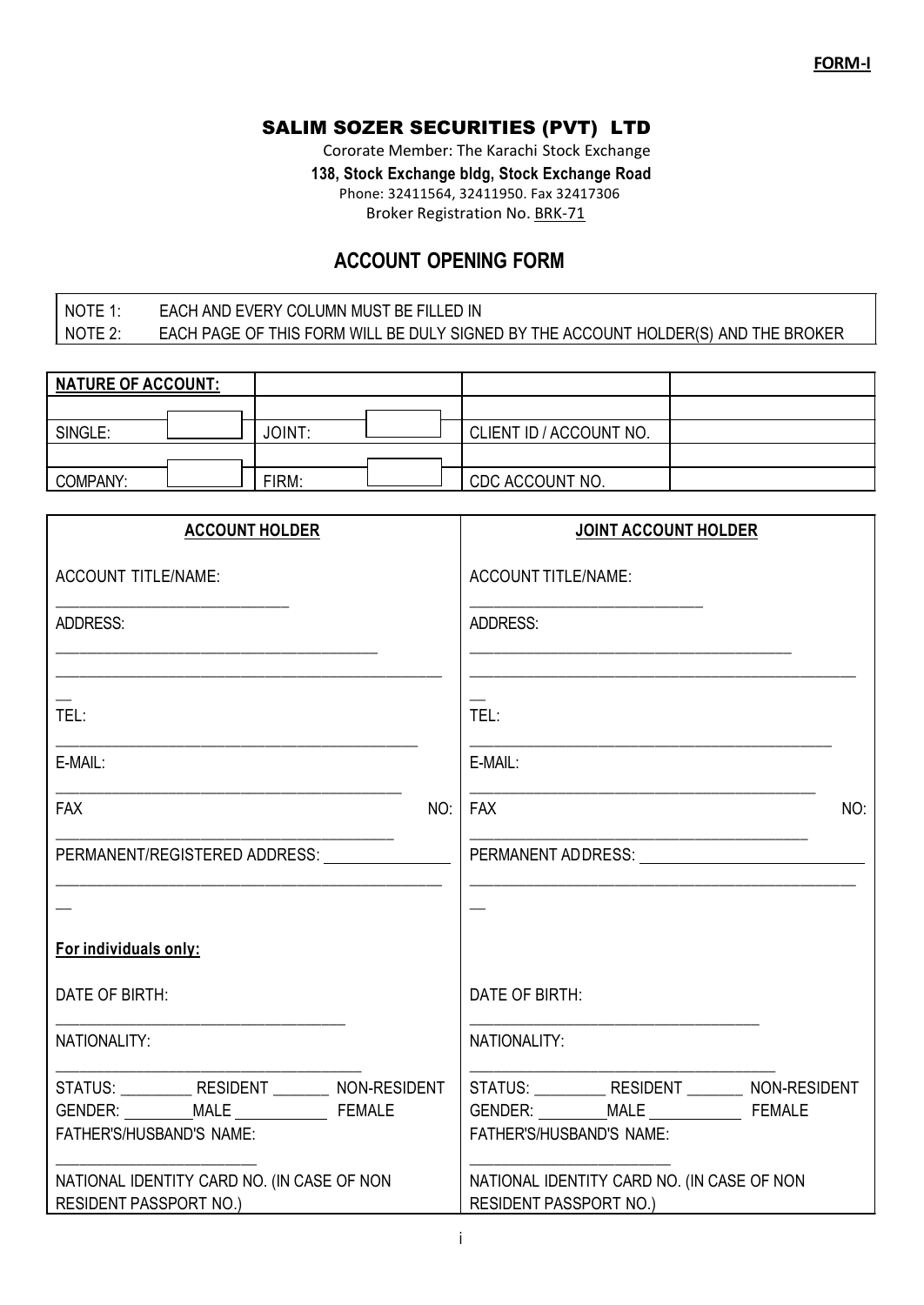| <b>OCCUPATION:</b>                                             | <b>OCCUPATION:</b> |
|----------------------------------------------------------------|--------------------|
| <b>For Companies or Firms only:</b>                            |                    |
| Company Registration No.                                       |                    |
| STATUS: ____________ RESIDENT _____<br>NON-<br><b>RESIDENT</b> |                    |

#### **Declaration of Solvency**

The Account Holder hereby declares that:

- a) It has not applied to be adjudicated as an insolvent and that it has not suspended payment and that we have not compounded with our creditors;
- b) It is not un-discharged insolvent; and
- c) It has not been declared defaulter in repayment of loan of a bank/financial institutions.

#### **Name of Authorized Persons to operate the account**

The account shall be operated by the following:

|     | <b>Names</b> | <b>Specimen Signature</b> | <b>Singly/Jointly</b> |
|-----|--------------|---------------------------|-----------------------|
| (a) |              |                           |                       |
| (b) |              |                           |                       |
| (c) |              |                           |                       |

The authority of the person(s) authorized to operate the account will be clearly spelled out in the letter of authorization from the Account Holder.

#### **MARGIN DEPOSIT**

The Account Holder(s) hereby undertakes to deposit and maintain \_\_\_\_ % margin against his/her/their outstanding trades/exposure for the purpose of trading in his/her/their account. The broker shall notify the Account Holder(s) about any change in the above margin requirements for the already executed trades at least 3 days prior to the implementation of the revised margin requirements.

#### **CLIENT BANK DETAILS (OPTIONAL): ACCOUNT(S) WITH OTHER BROKER(S) (OPTIONAL)**

|                          | NAME OF THE | MEMBER   | CLIENT ID/ |
|--------------------------|-------------|----------|------------|
| NAME OF THE BANK:        | BROKER(S)   | EXCHANGE | ACCOUNT    |
| SAVINGS/CURRENT A/C NO.: |             |          |            |
| <b>BRANCH ADDRESS:</b>   |             |          |            |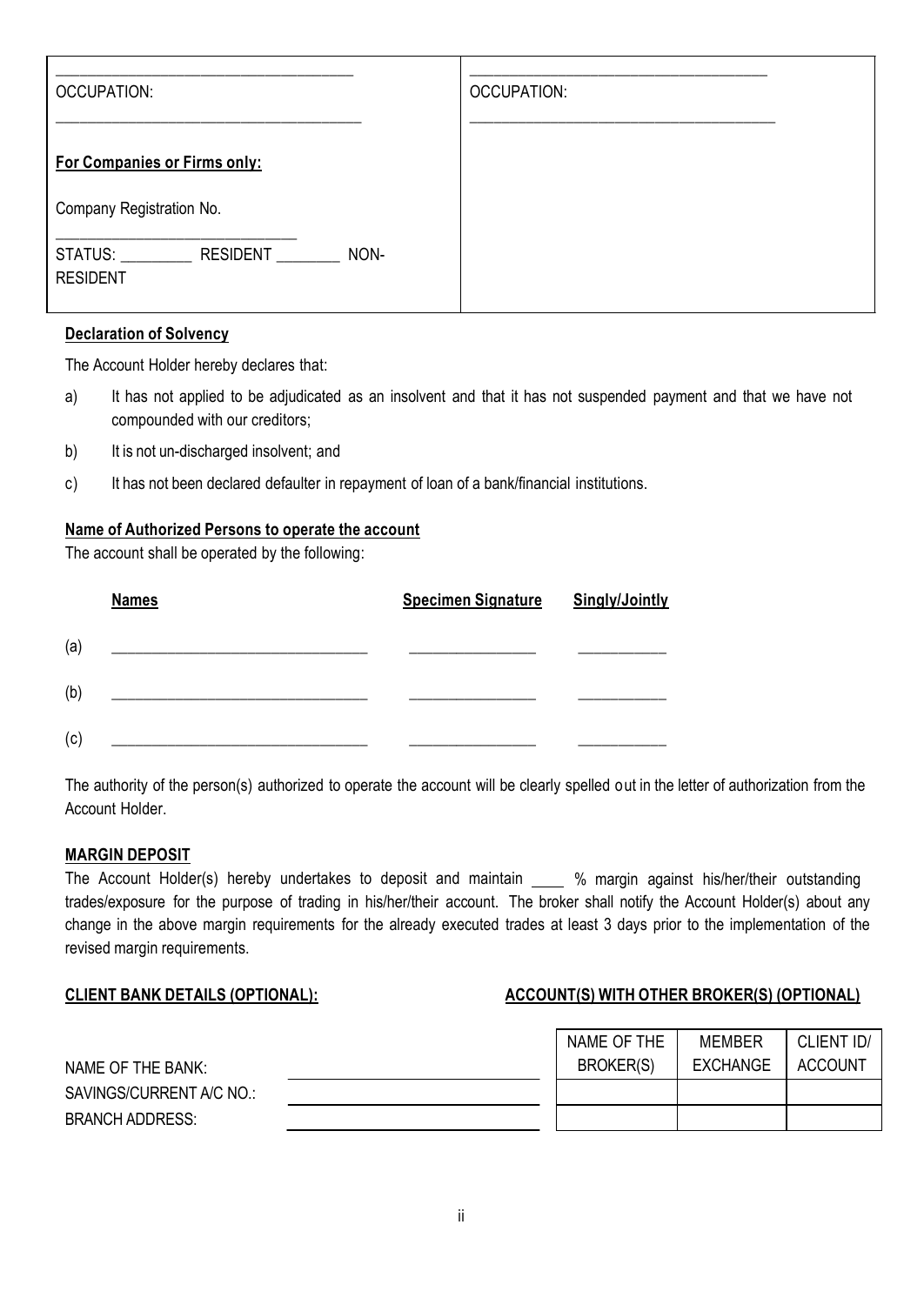#### **NOMINATION:**

(In the event of death of the Account Holder, the nominee shall be entitled to receive securities / cash available in the account of *the account holder after set-off against losses/liabilities in the account.)*

|      | (DD/MM/YYYY) |
|------|--------------|
|      |              |
| Tel: | E-mail:      |

#### **SPECIAL TERMS AND CONDITIONS**

The terms and conditions set herein below shall be equally binding on the Broker and the Account Holder(s).

- 1. All transactions between the parties shall be subject to the Articles, Rules and Regulations of the Exchange, revised policies, Board Directions and new regulations to be framed in pursuance of Section 34 of the Securities & Exchange Ordinance, 1969. Moreover, all applicable provisions of the Securities & Exchange Ordinance, 1969 read with the Securities & Exchange Commission of Pakistan Act, 1997, Brokers and Agents Registration Rules, 2001, Securities and Exchange Rules 1971 and all directions/directives passed from time to time to regulate the trades between the parties and to regulate Brokers conduct and the Central Depository Companies of Pakistan Act, 1997, Rules framed there under and the National Clearing and Settlement System Regulations and any other law for the time being in force. The Broker shall ensure provisions of copies of all the above Laws, Rules and Regulations at his office for access to the Account Holder(s) during working hours.
- 1(a). In case any dispute in connection with the trade or transaction between the Broker and the Account Holder is not settled amicably, either party may refer the same to arbitration in accordance with the provisions of General Regulations of the Exchange, which shall be binding on both the parties. The Account Holder hereby agrees that he would have no objection if his name and other relevant particulars are placed on Exchange"s database accessible by members of the Exchange if he fails or refuses to abide by or carryout any arbitration award passed against him in his dispute with the Broker.
- 2. The amount deposited as security margin by the Account Holder(s) with the Broker shall only be used for the purposes of dealing in securities, such as trading and/or settlement of deliveries of securities on behalf of the Account Holder(s). The Broker shall not use such amounts for his own use.
- 2(a). The credit amount of the Account Holder(s) shall be kept by the broker in a separate bank account titled "Account Holder / Client Account" and shall not be used by the broker for his own business.
- 3. The Broker shall be authorized to act on the verbal instructions of the Account Holder(s). The Broker shall provide a written confirmation of the executed transactions as required under rule 4(4) of the Securities & Exchange Rules, 1971, and all such transactions recorded by the Broker in his books shall be conclusive and binding upon the Account Holder(s), which shall not be questioned by him/her/them, subject to clause 5 below.

Or

The Account Holder(s) shall give written instructions for the sale/purchase of securities to the Broker. The Account Holder(s) shall not give any verbal/oral instructions. The Broker shall provide a written confirmation of the executed transactions as required under rule 4(4) of the Securities & Exchange Rules, 1971, and all such transactions recorded by the Broker in his books shall be conclusive and binding upon the Account Holder(s), which shall not be questioned by him/her/them, subject to clause 5 below.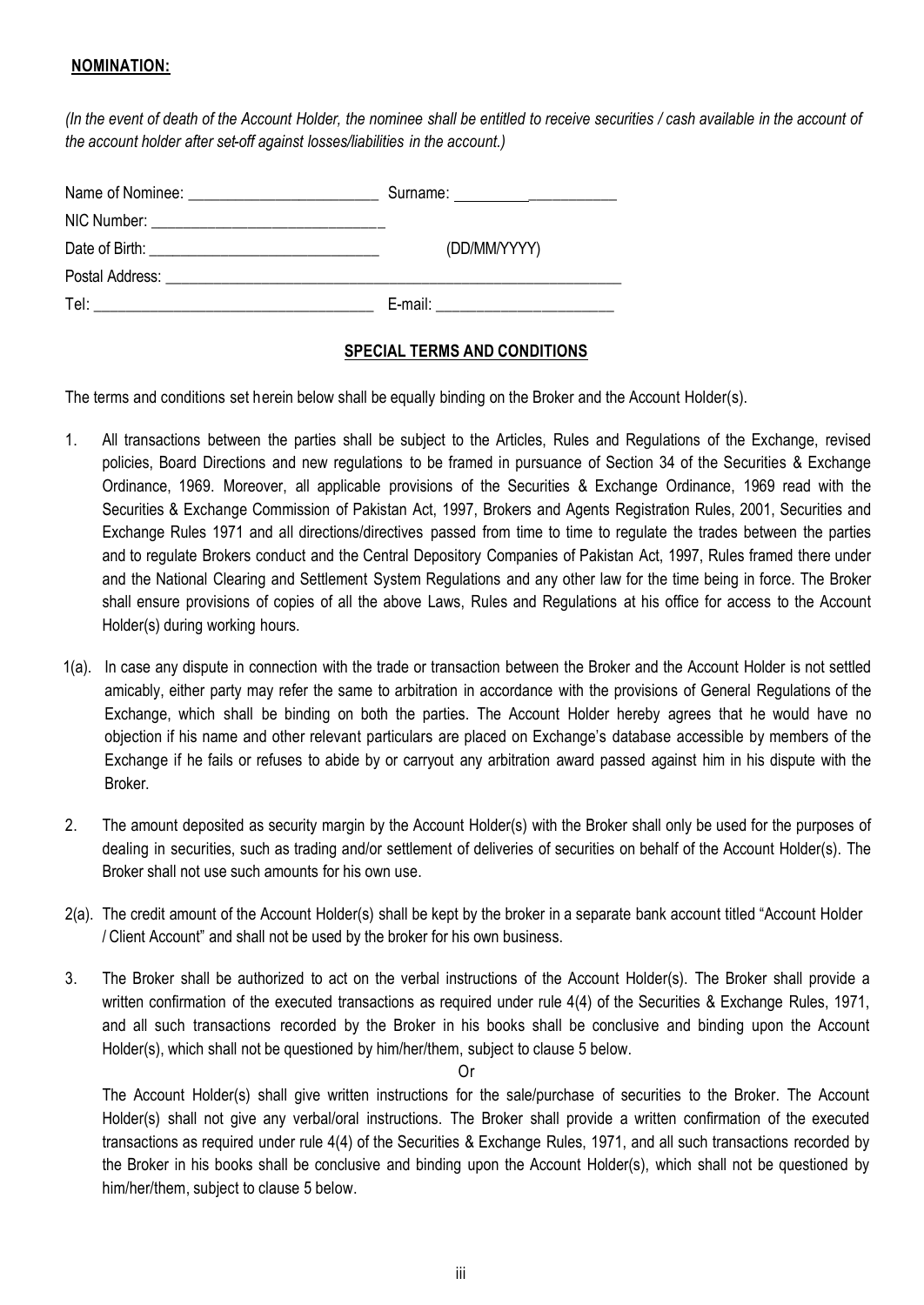- 4. The Broker shall provide the confirmation of the executed transactions to the (Name of Account Holder) at the above stated address by means of acceptable mode of communication or by hand subject to acknowledgment receipt as noted in clause 16.
- 5. In case there are any error(s) in the daily confirmation statement, the Account Holder(s) shall report the same to the Broker within one-business day of the receipt of confirmation. In case the Account Holder(s) do not respond within one business day of the receipt of the said daily confirmation statement, the confirmation statement shall be deemed conclusively accepted by the Account Holder(s).
- 6. In the event that the Account Holder(s) fail(s) to deposit additional cash or securities as margin within one business day of the margin call (in writing), the Broker shall have absolute discretion to and, without further notice to Account Holder(s), liquidate the Account Holder(s) outstanding positions, including the securities purchased and carried in such account, so that the margin is maintained at the required level.
- 7 (a) The Broker shall be responsible to ensure delivery of CDC eligible securities in the CDC account of the Account Holder(s) subject to full payment by the Account Holder(s). In case of companies which are not on the CDS, the Broker shall ensure delivery of physical shares along with verified transfer deeds against payments, to the Account Holder(s). Further, the Broker shall be responsible for the payment of any credit cash balance available in the account of the Account Holder preferably in form of A/c Payee cross cheque only within 1 business day of the request of the Account Holder(s) (subject to the maintenance of the margin requirements).
- (b) In the event of non-receipt of payment from the Account Holder on settlement day against securities bought on account of the Account Holder, the Broker may transfer such securities to his Collateral Account under intimation to the Exchange, after complying with the requirements as mentioned in the General Regulations of the Exchange.
- 8. The Broker shall accept from the Account Holder(s) payments through "A/c Payee Only" crossed cheque, bank drafts, pay orders or other crossed banking instruments in case of amounts in excess of Rs. 25,000/-. Electronic transfer of funds to the Broker through banks would be regarded as good as cheque. The Broker shall be responsible to provide the receipt to the Account Holder(s) in the name of the Account Holder(s) duly signed by authorized agents/employee of the Broker and the Account Holder(s) shall be responsible to obtain the receipt thereof. In case of cash dealings, proper receipt will be taken and given to the Account Holder(s), specifically mentioning if payment is for margin or the purchase of securities. The broker shall immediately deposit in its bank account all cash received in whole i.e. no payments shall be made from the cash received from clients. However, in exceptional circumstances, where it becomes necessary for Broker to accept cash in excess of Rs. 25,000/-, the Broker shall immediately report within one business day such instances with rationale thereof to the Exchange in accordance with the mechanism prescribed by the Exchange.
- 9. The members shall make all the payments of Rs. 25,000/- and above, through crossed cheques / bank drafts / pay orders or any other crossed banking instruments showing payment of amount from their business bank account. Copies of these payment instruments including cheques, pay orders, demand drafts and online instructions shall be kept in record for a minimum period of five years.
- 10. The Account Holder(s) shall have a right to obtain a copy of his/her or their ledger statement under official seal and signature of the Broker or his authorized representative on a periodic basis. In case of any discrepancy in the ledger statement, the Account Holder(s) shall inform the Broker within 1 day of receipt of the ledger statement to remove such discrepancy.
- 11. The Account Holder(s) shall operate the account and execute transactions himself/herself/themselves unless the Account Holder(s) authorize Mr./Ms./ The Mateur Counter of L. D. No. The transact in the account. All transactions executed by the authorized person shall be binding upon the Account Holder(s).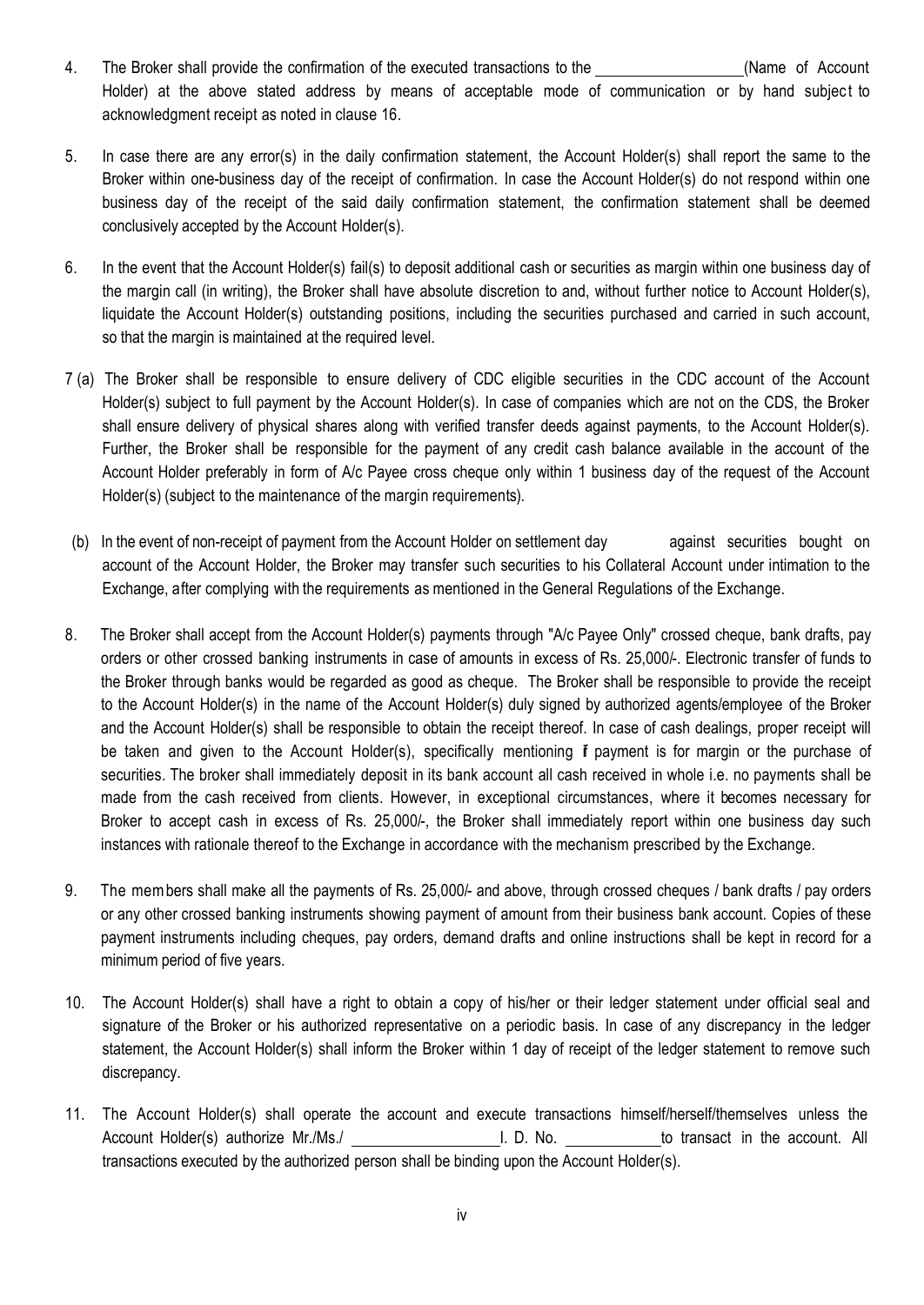#### 12. **For Joint Account Holder(s) only:**

We, the Account Holders shall operate the account jointly or severally and the instructions issued either jointly or severally shall be binding on us as well as upon the broker in respect of the joint titled account.

Or

Our titled account shall be operated only by \_\_\_\_\_\_\_\_\_\_\_\_\_ who shall be deemed as the authorized person for operating the joint account or issuing any instructions relating thereto.

- 13. The Broker shall be responsible to append a list of his authorized agents/traders and designated employees, who can deal with the Account Holder(s), with this account opening form and a copy of both the opening form and the list will be provided to the Account Holder(s). Any change therein shall be intimated in writing to the Account Holder(s) with immediate effect.
- 14. The Broker shall debit the account of the Account Holder(s) for the commission charges or any other charges in connection with the brokerage services rendered, which shall be clearly detailed in the ledger statement/daily confirmations.
- 15. The Broker shall not disclose the information of the transactions of the Account Holders to any third party and shall maintain the confidentiality of this information. However, in case the Exchange or the Commission, as the case may be, requires any such information, the Broker shall be obliged to disclose the same for which the Account Holder(s) shall not raise any objection whatsoever.
- 16. In case a Broker converts his individual membership rights to corporate membership and vice versa the agreement and conditions laid down herein above shall remain effective unless otherwise agreed by the parties.
- 17. Acceptable mode of communication between the Account Holder(s) and the Broker shall be through letter (courier/registered post/fax/E-mail) or by hand subject to receipt/acknowledgment. The onus of proving that the e-mail has been received by the recipient shall be on the sender sending the e-mail. Confirmation of orders to clients made through fax or e-mail will have a time record.
- 18. All orders received telephonically and placed on KATS shall be supported by recording on dedicated telephonic lines, preferably connected with a computerized taping system so as the orders could possibly be sorted on UIN basis and made user friendly.
- 19. In case of change of address or contact numbers of either party, the concerned party shall immediately notify the other party of the changes in writing.
- 20. I/We, the Account Holder(s) acknowledge receipt of this account opening form (signed here by me/us in duplicate) along with the copies of all the annexures and I/we, the Account Holder(s) also undertake that I/we have understood all the above terms and conditions of this agreement which are acceptable to me/us.
- 21. I/We, the Account Holder(s) understand that the shares trading business carries risk and subject to the due diligence on part of the broker I/we may incur losses for which I/we, the Account Holder(s) shall not hold the Broker responsible.
- 22. I/We, the Account Holder(s) further confirm that all information given in this application is true and complete and hereby authorize the Broker to verify any information mentioned above.

\_\_\_\_\_\_\_\_\_\_\_\_\_\_\_\_\_\_\_\_\_\_ \_\_\_\_\_\_\_\_\_\_\_\_\_\_\_\_\_\_\_\_\_\_\_\_\_\_\_\_

Signature of Broker Signature of Account Holder \_\_\_\_\_\_\_\_\_\_\_\_\_\_\_\_\_\_\_\_\_\_\_\_\_\_\_\_

Signature of Joint Account Holder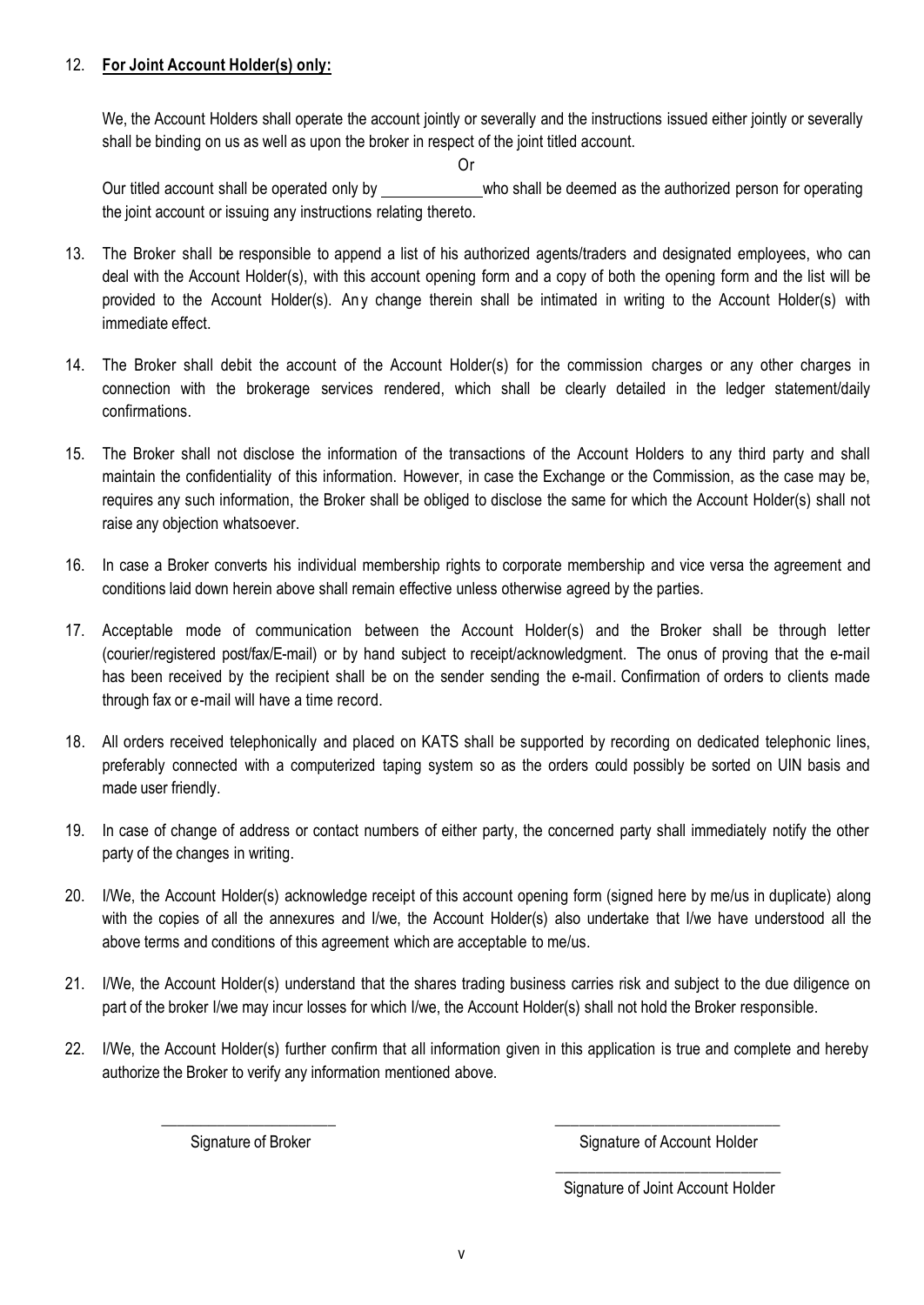|    |                                                                                                           |                                                                                                  | (I.D. Card No. 2008)                                                                                                          |
|----|-----------------------------------------------------------------------------------------------------------|--------------------------------------------------------------------------------------------------|-------------------------------------------------------------------------------------------------------------------------------|
|    |                                                                                                           | 2. $\overbrace{\phantom{aaaaa}}$                                                                 | (I. D. Card No. <u>__________________________________</u> )                                                                   |
|    |                                                                                                           |                                                                                                  |                                                                                                                               |
|    |                                                                                                           |                                                                                                  |                                                                                                                               |
|    |                                                                                                           | Enclosures (for individuals):                                                                    |                                                                                                                               |
| 1. |                                                                                                           | Attested copies of National Identity Card of the applicant.                                      |                                                                                                                               |
| 2. |                                                                                                           | Attested copies of National Identity Card of the Joint Holders and or Nominee(s) (if applicable) |                                                                                                                               |
| 3. | Attested copies of passports of the applicant, Joint Holders and or Nominee(s) (in case of non-residents) |                                                                                                  |                                                                                                                               |
| 4. |                                                                                                           |                                                                                                  | Copy of the letter of authorization from the Account Holder(s) of the person authorized to trade in my/our accounts (if other |
|    |                                                                                                           | than the account holder).                                                                        |                                                                                                                               |
| 5. | A list of Transaction fee, Commission to be charged by the Broker and other CDC charges to be levied.     |                                                                                                  |                                                                                                                               |
|    |                                                                                                           | <b>Enclosures (for corporate entities):</b>                                                      |                                                                                                                               |
| 1. |                                                                                                           | Certified true copy of Board Resolution (specimen provided as per Annexure 'A').                 |                                                                                                                               |
| 2. |                                                                                                           | Certified true copies of Memorandum & Articles of Association.                                   |                                                                                                                               |
| 3. |                                                                                                           | List of authorized signatories.                                                                  |                                                                                                                               |
|    |                                                                                                           |                                                                                                  |                                                                                                                               |

4. List of nominated persons allowed to place orders.

#### **Annexure -'A'**

#### **Board Resolution**

**"RESOLVED** that an application be made on behalf of \_\_\_\_\_\_\_\_\_\_\_\_\_\_(name of entity) to \_\_\_\_\_\_\_\_\_\_("broker") for opening an Account and for the afore-said purpose the Account Opening Form including Terms and Conditions as set out herein be executed on behalf of (name of entity).

**FURTHER RESOLVED** that Mr./Ms. and Mr./Ms. be and are hereby authorized and empowered, either singly/jointly for and on behalf of \_\_\_\_\_\_\_\_\_\_\_\_\_\_\_\_(name of entity) to sign and execute and deliver this Account Opening Form and Terms & Conditions and other documents in connection therewith, and to do any other act, deed or thing for and on behalf of \_\_\_\_\_\_\_\_\_(name of entity) in respect of company's application for opening an Account.

**FURTHER RESOLVED** that Mr./Ms. **and Mr./Ms.** and Mr./Ms. be and are hereby authorized and empowered, either singly/jointly to represent to the broker on all matters pertaining to the maintenance and operation of the Account, to deal, liase and correspond with broker and give instructions to fulfill all the responsibilities and obligations to broker under the Law, Rules and Regulations and the Terms and Conditions in relation to the Account from time to time, and to deal with other incidental and ancillary acts, things and deeds".

|    | Signatures of the Directors |   |                                                                                                                 |
|----|-----------------------------|---|-----------------------------------------------------------------------------------------------------------------|
| 4  |                             |   | the contract of the contract of the contract of the contract of the contract of the contract of the contract of |
| 3. |                             |   |                                                                                                                 |
| 5. |                             |   |                                                                                                                 |
|    |                             |   | Date of Resolution: Date of Resolution:                                                                         |
|    |                             | v | X.<br>$\mathsf{X}$ and $\mathsf{X}$ and $\mathsf{X}$ are the set of $\mathsf{X}$                                |